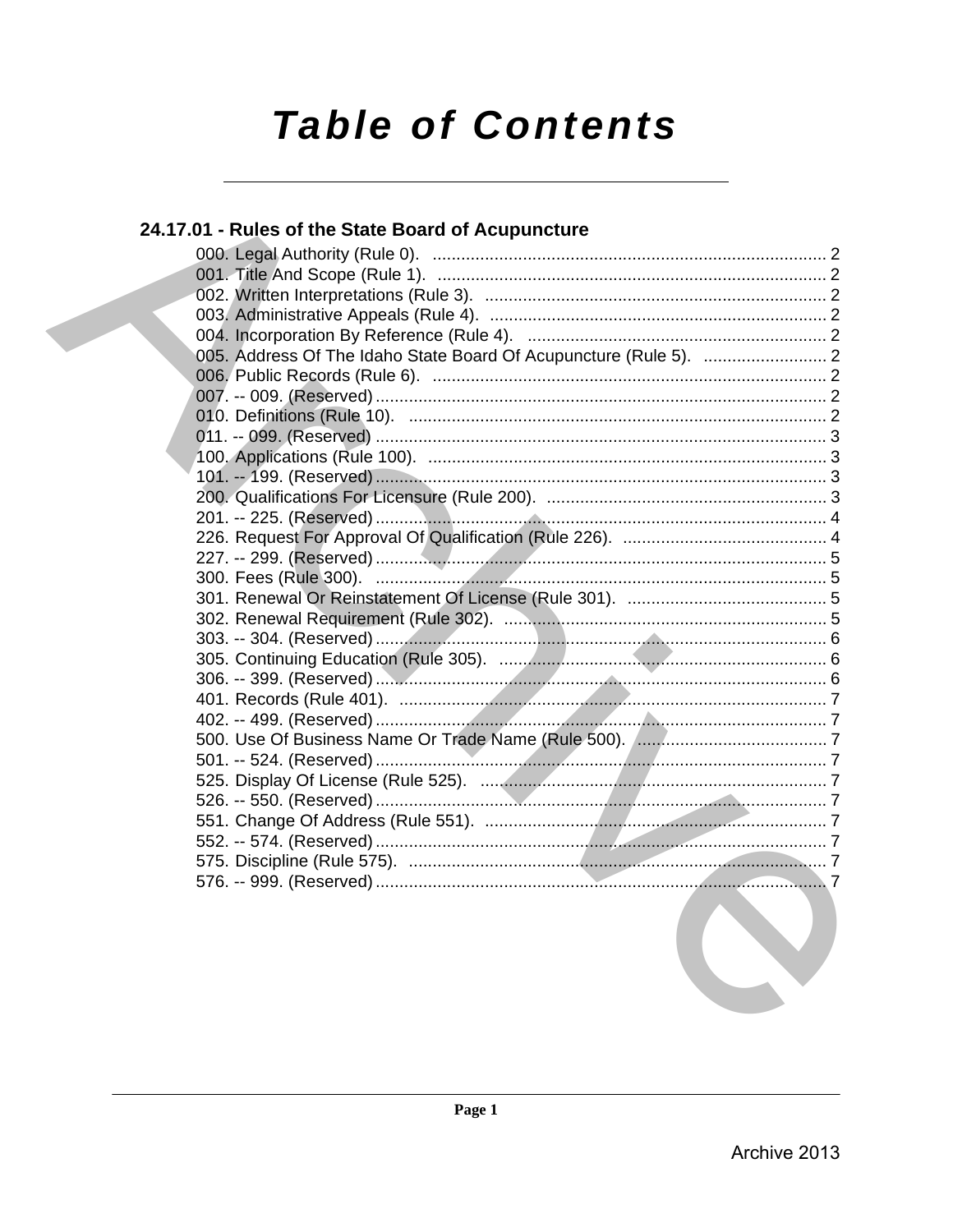#### **IDAPA 24 TITLE 17 CHAPTER 01**

### **24.17.01 - RULES OF THE STATE BOARD OF ACUPUNCTURE**

#### <span id="page-1-1"></span>**000. LEGAL AUTHORITY (RULE 0).**

These rules are hereby prescribed and established pursuant to the authority vested in the State Board of Acupuncture by the provisions of Section 54-4705, Idaho Code. (3-10-00) by the provisions of Section 54-4705, Idaho Code.

#### <span id="page-1-2"></span>**001. TITLE AND SCOPE (RULE 1).**

**01. Title**. These rules shall be cited as IDAPA 24.17.01, "Rules of the State Board of Acupuncture."  $(3-10-00)$ 

**02.** Scope. These rules review and establish the minimum requirements for licensure/certification of urists. (3-10-00) acupuncturists.

### <span id="page-1-3"></span>**002. WRITTEN INTERPRETATIONS (RULE 3).**

The Board may, from time to time, issue written statements pertaining to the interpretation of the rules of this chapter. Such interpretations, if any, shall be available for public inspection and copying, at cost, in the main office of the Bureau of Occupational Licenses. (3-10-00) Bureau of Occupational Licenses.

#### <span id="page-1-4"></span>**003. ADMINISTRATIVE APPEALS (RULE 4).**

Administrative Appeals shall be governed by the Administrative Procedure Act, Title 67, Chapter 52, Idaho Code. (3-10-00)

#### <span id="page-1-5"></span>**004. INCORPORATION BY REFERENCE (RULE 4).**

These rules do not incorporate by reference any document other than those sections of Idaho Code so referenced.  $(5-3-03)$ 

## <span id="page-1-6"></span>**005. ADDRESS OF THE IDAHO STATE BOARD OF ACUPUNCTURE (RULE 5).**

<span id="page-1-0"></span>The office of the Board of Acupuncture is located within the Bureau of Occupational Licenses, 700 W. State Street, Boise, Idaho 83702. The Bureau is open between the hours of 8:00 a.m. and 5:00 p.m. each day except Saturdays, Sundays and holidays. The telephone number of the Board is (208) 334-3233. The Board's fax number is (208) 334- 3945. The Board's e-mail address is acu@ibol.idaho.gov. The Board's official website is http://www.ibol.idaho.gov. (3-29-10) 24.17.01 • RULES OF THE STATE BOARD OF ACUPUNCTURE<br>
THE INSERTENT INTERFERENCE IN A CONSULTABLE TRANSPORTED TO A CONSULTABLE TRANSPORTED TO A CONSULTABLE TRANSPORTED TO A CONSULTABLE TRANSPORTED TO A CONSULTABLE TO A CONS

# <span id="page-1-7"></span>**006. PUBLIC RECORDS (RULE 6).**

The records associated with the Board of Acupuncture are subject to the provisions of the Idaho Public Records Act, Title 9, Chapter 3, Idaho Code.

#### <span id="page-1-8"></span>**007. -- 009. (RESERVED)**

#### <span id="page-1-9"></span>**010. DEFINITIONS (RULE 10).**

<span id="page-1-15"></span><span id="page-1-12"></span><span id="page-1-11"></span><span id="page-1-10"></span>**01. Board**. The State Board of Acupuncture as prescribed in Section 54-4704, Idaho Code. (3-10-00)

**02. Technician Certificate**. The category of license granted to an individual as set forth in Section 54-<br>(3-21-12) 4708A, Idaho Code.

**03.** Certification. The category of license granted to a qualified applicant who meets the requirements to Section 54-4707. Idaho Code. pursuant to Section 54-4707, Idaho Code.

**04. License**. Any license, certification or technician certificate issued to a qualified applicant pursuant to the laws and rules of the Board, permitting said applicant to practice acupuncture in the state of Idaho. (3-21-12)

<span id="page-1-14"></span><span id="page-1-13"></span>**05. Practitioner**. A person to whom a license, certification, technician certificate, or acupuncture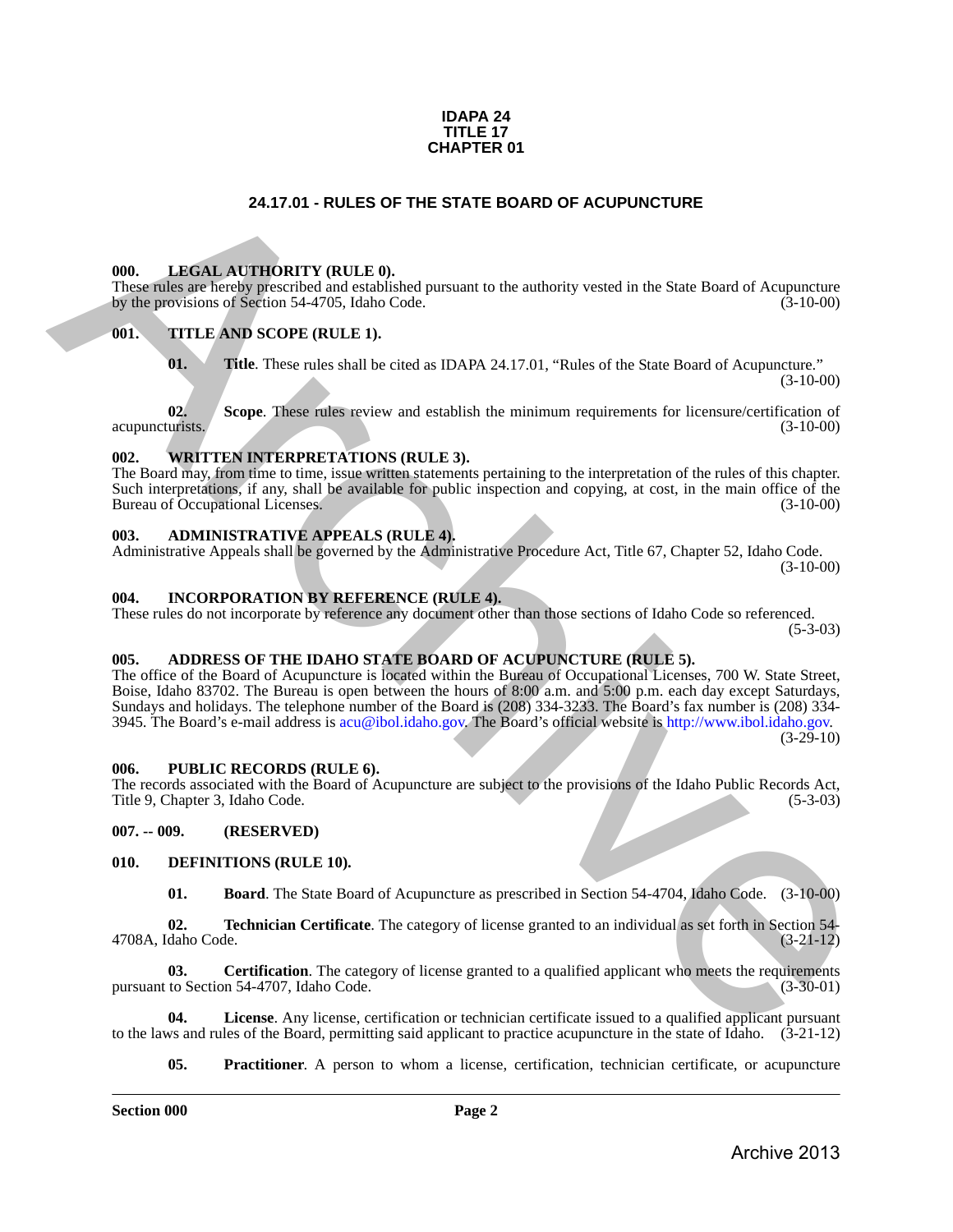### *IDAHO ADMINISTRATIVE CODE IDAPA 24.17.01* **Rules of the State Board of Acupuncture**

trainee has been issued pursuant to Title 54, Chapter 47, Idaho Code. (3-21-12)

<span id="page-2-11"></span>**06.** Licensure/Licensed. The category of license granted to a qualified applicant who meets the ents pursuant to Section 54-4706. Idaho Code. (3-30-01) requirements pursuant to Section 54-4706, Idaho Code.

<span id="page-2-7"></span>**07. Approved Acupuncture Program**. A formal full-time acupuncture educational program that has met the standards of the Accreditation Commission for Acupuncture and Oriental Medicine or an equivalent educational body. An acupuncture program may be established as having satisfied this requirement by obtaining:

(3-30-01) **a.** Accreditation; or (3-30-01) raine based particular in This 54, Couper 3, Habel Columns and the material particular solutions and the second strength of the second properties the control of the second strength of the second strength of the second str

<span id="page-2-10"></span>**b.** Candidacy for accreditation; or (3-30-01)

**c.** An equivalent evaluation performed by a private, state government, or foreign government agency recognized for that purpose by the NCCAOM (National Certification Commission for Acupuncture and Oriental Medicine) Eligibility Committee. (3-30-01) Medicine) Eligibility Committee.

**08. Didactic Course Work**. Educational instruction in acupuncture that is physically obtained in a classroom or laboratory setting, and when such instruction is obtained from, and in the presence of, a person credentialed as a qualified educator of acupuncture. credentialed as a qualified educator of acupuncture.

<span id="page-2-9"></span>**09.** Clinical Practice. Practical experience in acupuncture that is physically obtained in a health care n order to meet the minimum requirements for licensure or certification. (3-30-01) facility in order to meet the minimum requirements for licensure or certification.

<span id="page-2-8"></span>**10. 10. Bureau**. The Bureau of Occupational Licenses as prescribed in Sections 54-4705 and 67-2602, Idaho Code. (5-3-03) Idaho Code. (5-3-03)

<span id="page-2-5"></span>**11.** Accredited College or University. An accredited college or university is a college or university d by an accrediting organization approved by the U.S. Department of Education.  $(4-2-08)$ accredited by an accrediting organization approved by the U.S. Department of Education.

<span id="page-2-6"></span>**12.** Acupuncture Trainee Permit. The authorization granted to an individual as set forth in Section Idaho Code. (3-21-12) 54-4708, Idaho Code.

#### <span id="page-2-0"></span>**011. -- 099. (RESERVED)**

#### <span id="page-2-4"></span><span id="page-2-1"></span>**100. APPLICATIONS (RULE 100).**

Applications for licensure, certification and acupuncture trainee permit shall be on forms approved by the Board.

(3-21-12)

### <span id="page-2-2"></span>**101. -- 199. (RESERVED)**

### <span id="page-2-12"></span><span id="page-2-3"></span>**200. QUALIFICATIONS FOR LICENSURE (RULE 200).**

**01.** Requirements for Licensure. Applicants for licensure shall submit a complete application, fee. and official certified documentation of either: (3-30-01) required fee, and official certified documentation of either:

<span id="page-2-13"></span>**a.** Certification from NCCAOM; or (5-3-03)

**b.** Graduation from an approved formal full-time acupuncture program of at least one thousand seven hundred twenty-five (1,725) hours of entry-level acupuncture education which includes a minimum of one thousand (1000) hours of didactic course work and five hundred (500) clinical hours practice; and (3-30-01)

**c.** Successful completion of an acupuncture internship, or other equivalent experience as approved by the Board; and (3-30-01) the Board; and  $(3-30-01)$ 

**d.** Receipt of a passing grade on an NCCAOM Acupuncture certification examination; or (3-30-01)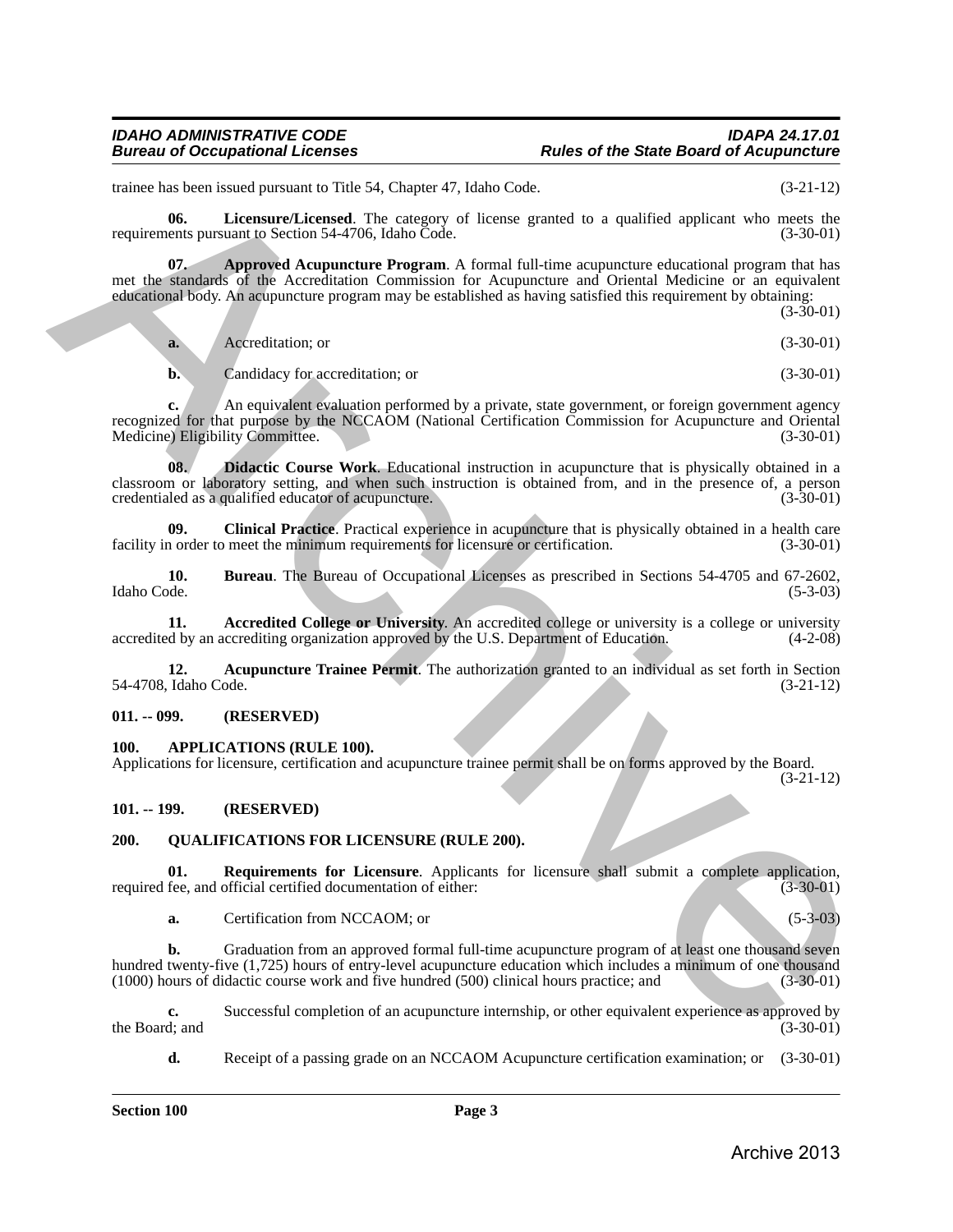**e.** Other demonstration of proficiency as uniformly required by the Board for other similarly qualified ts for licensure: and (3-30-01) applicants for licensure; and

**f.** Successful completion of a Blood Borne Pathogen course and comprehensive examination that ates clean needle techniques and OSHA procedures and requirements. (3-30-01) incorporates clean needle techniques and OSHA procedures and requirements.

<span id="page-3-3"></span>**Requirements for Certification**. Applicants for certification shall submit a complete application, fficial certified documentation of either: (3-30-01) required fee and official certified documentation of either:

**a.** Successful passage of an examination or other demonstration of proficiency as approved by the board; and (4-2-08) board; and  $(4-2-08)$ 

**b.** Successful completion of the requirements for full membership of the American Academy of Medical Acupuncture; or  $(4-2-08)$ 

**c.** Possess a doctoral degree in chiropractic, dentistry, podiatric medicine, or naturopathic medicine from a college or university accredited by an organization approved by the U.S. Department of Education or Idaho State Board of Education; and (4-2-08)

**d.** Successful completion of a minimum of one hundred (100) hours of didactic course work in acupuncture taught by an NCCAOM certified acupuncturist who has been practicing acupuncture for at least five (5) years and is currently licensed, two hundred (200) hours of practice as a certified technician or as an acupuncture trainee permit holder over a one (1) year period, twenty-five (25) case studies; and (3-21-12)

**e.** Receipt of a passing grade on a board approved examination that measures minimum competency;<br>(4-2-08)  $(4-2-08)$ 

**f.** Successful completion of a Blood Borne Pathogen course and comprehensive examination that incorporates clean needle techniques and OSHA procedures and requirements. (3-30-01)

<span id="page-3-2"></span>**03.** Requirements for Acupuncture Trainee Permit. Applicants for Acupuncture trainee permit shall complete application, required fee, and official certified documentation of either:  $(3-21-12)$ submit a complete application, required fee, and official certified documentation of either:

**a.** Current enrollment in an Approved Acupuncture Program and actively pursuing completion of the program; or  $(3-21-12)$ 

**b.** Must meet the requirement for certification as set forth in Subsection 200.02.c. and complete the lred (100) hours of didactic course work as set forth in Subsection 200.02.d. (3-21-12) one hundred (100) hours of didactic course work as set forth in Subsection 200.02.d.

**c.** Permit holders must work under the board approved supervision of a licensed or certified turist. (3-21-12) acupuncturist.

**d.** The permit will expire one (1) year from date of issue. The permit may be extended in accordance tion 54-4708, Idaho Code. (3-21-12) with Section 54-4708, Idaho Code.

#### <span id="page-3-0"></span>**201. -- 225. (RESERVED)**

### <span id="page-3-5"></span><span id="page-3-4"></span><span id="page-3-1"></span>**226. REQUEST FOR APPROVAL OF QUALIFICATION (RULE 226).**

**01.** Course Review. A person or entity may request approval of a course of study in acupuncture that will be offered to qualify applicants for a credential to practice acupuncture. The request shall include a complete description of the required hours, scope and extent of academic and other training and clinical experience offered through the course along with appropriate supporting documentation and course materials. The request shall also<br>designate whether approval is sought for compliance with standards for licensure or certification. (3-21-12) designate whether approval is sought for compliance with standards for licensure or certification. applicants for the<br>other demonstration of profit encyclosical symptomlet by the Board for educational<br>telescope is the completion of a Blood Board Fullippin course and computerizative examination that<br>the computer of the

<span id="page-3-6"></span>**02. Individual Qualification**. An applicant may request approval of his individual qualification for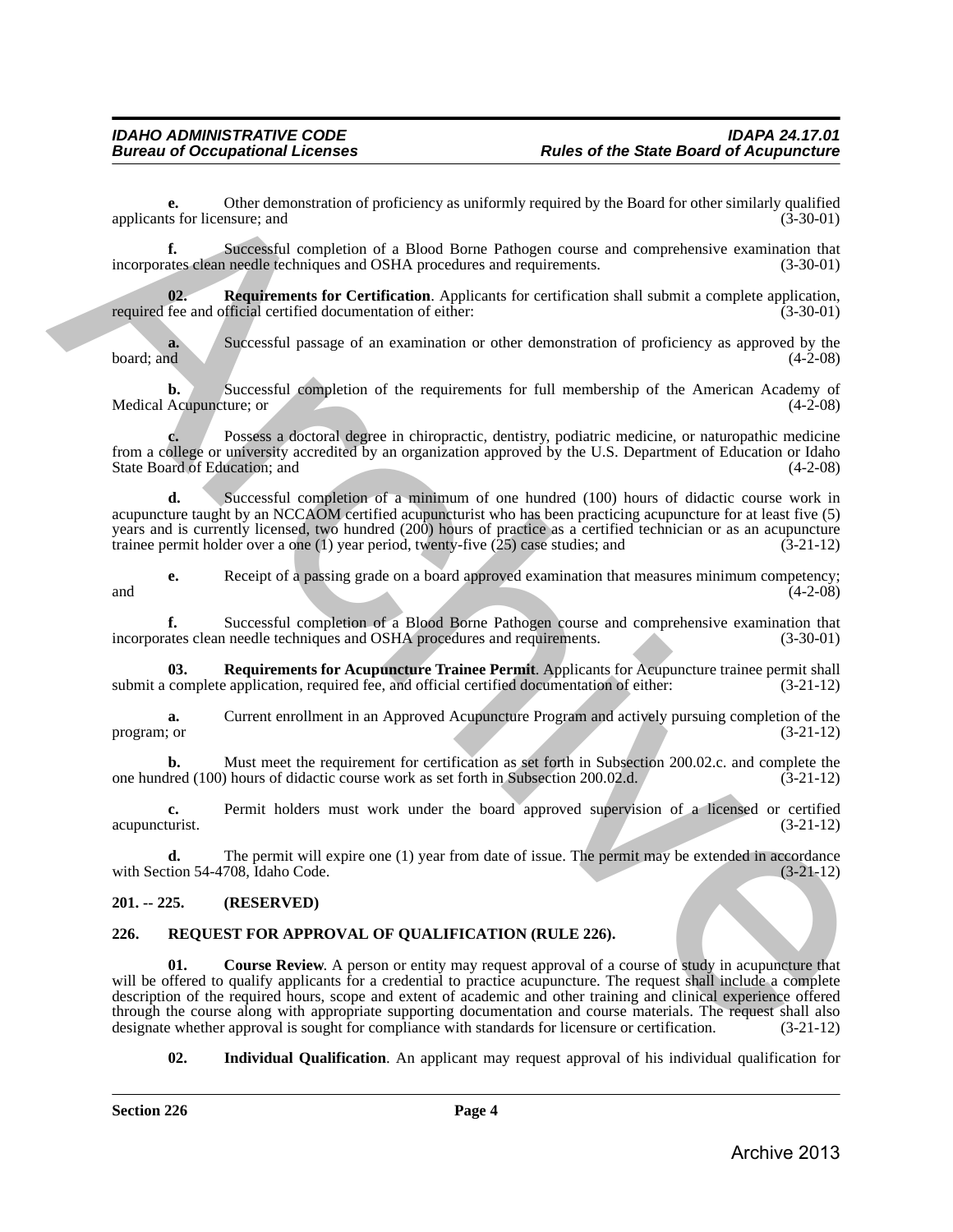<span id="page-4-9"></span><span id="page-4-6"></span><span id="page-4-4"></span><span id="page-4-1"></span><span id="page-4-0"></span>

| licensure or certification in acupuncture. The request shall include a complete description of the number of hours,<br>scope and extent of academic and other training and clinical experience the individual has received along with<br>available supporting documentation. The request shall also designate whether qualification is sought for licensure or<br>certification. A demonstration of proficiency or examination may be required as a part of the determination of the<br>individual's qualification.<br>$(3-21-12)$ |                                                                                                                                                                 |                                                                                                                                                                                                                                                                                                                                                                                           |             |  |  |
|------------------------------------------------------------------------------------------------------------------------------------------------------------------------------------------------------------------------------------------------------------------------------------------------------------------------------------------------------------------------------------------------------------------------------------------------------------------------------------------------------------------------------------|-----------------------------------------------------------------------------------------------------------------------------------------------------------------|-------------------------------------------------------------------------------------------------------------------------------------------------------------------------------------------------------------------------------------------------------------------------------------------------------------------------------------------------------------------------------------------|-------------|--|--|
| $227. - 299.$<br>(RESERVED)                                                                                                                                                                                                                                                                                                                                                                                                                                                                                                        |                                                                                                                                                                 |                                                                                                                                                                                                                                                                                                                                                                                           |             |  |  |
| <b>300.</b>                                                                                                                                                                                                                                                                                                                                                                                                                                                                                                                        |                                                                                                                                                                 | FEES (RULE 300).                                                                                                                                                                                                                                                                                                                                                                          |             |  |  |
|                                                                                                                                                                                                                                                                                                                                                                                                                                                                                                                                    | 01.<br>Application Fee. Application fee for any original license, certification, or acupuncture trainee<br>permit - one hundred dollars (\$100).<br>$(3-21-12)$ |                                                                                                                                                                                                                                                                                                                                                                                           |             |  |  |
|                                                                                                                                                                                                                                                                                                                                                                                                                                                                                                                                    | 02.                                                                                                                                                             | <b>Original License Fee.</b>                                                                                                                                                                                                                                                                                                                                                              | $(3-30-01)$ |  |  |
|                                                                                                                                                                                                                                                                                                                                                                                                                                                                                                                                    | a.                                                                                                                                                              | Original license fee - two hundred dollars (\$200).                                                                                                                                                                                                                                                                                                                                       | $(3-21-07)$ |  |  |
|                                                                                                                                                                                                                                                                                                                                                                                                                                                                                                                                    | b.                                                                                                                                                              | Original fee for certification - two hundred dollars (\$200).                                                                                                                                                                                                                                                                                                                             | $(3-21-07)$ |  |  |
|                                                                                                                                                                                                                                                                                                                                                                                                                                                                                                                                    | c.                                                                                                                                                              | Original fee for acupuncture trainee permit - one hundred fifty dollars (\$150).                                                                                                                                                                                                                                                                                                          | $(3-21-12)$ |  |  |
|                                                                                                                                                                                                                                                                                                                                                                                                                                                                                                                                    | 03.                                                                                                                                                             | <b>Annual Renewal Fee.</b>                                                                                                                                                                                                                                                                                                                                                                | $(3-10-00)$ |  |  |
|                                                                                                                                                                                                                                                                                                                                                                                                                                                                                                                                    | a.                                                                                                                                                              | Annual renewal fee for licensure - one hundred twenty-five dollars (\$125).                                                                                                                                                                                                                                                                                                               | $(3-29-10)$ |  |  |
|                                                                                                                                                                                                                                                                                                                                                                                                                                                                                                                                    | b.                                                                                                                                                              | Annual renewal fee for certification - one hundred twenty-five dollars (\$125).                                                                                                                                                                                                                                                                                                           | $(3-29-10)$ |  |  |
| $(\$75).$                                                                                                                                                                                                                                                                                                                                                                                                                                                                                                                          | c.                                                                                                                                                              | Annual renewal fee for technician certification or acupuncture trainee permit - seventy-five dollars                                                                                                                                                                                                                                                                                      | $(3-21-12)$ |  |  |
|                                                                                                                                                                                                                                                                                                                                                                                                                                                                                                                                    | 04.                                                                                                                                                             | <b>Inactive License.</b> Inactive license or certification fee - fifty dollars (\$50).                                                                                                                                                                                                                                                                                                    | $(3-30-01)$ |  |  |
|                                                                                                                                                                                                                                                                                                                                                                                                                                                                                                                                    | 05.                                                                                                                                                             | Non-Refundable. All fees are non-refundable.                                                                                                                                                                                                                                                                                                                                              | $(3-10-00)$ |  |  |
|                                                                                                                                                                                                                                                                                                                                                                                                                                                                                                                                    | 06.<br>rules are yearly fees.                                                                                                                                   | Yearly Fees. With the exception of Subsection 300.01 and 300.02, all fees provided under these                                                                                                                                                                                                                                                                                            | $(3-10-00)$ |  |  |
| 301.                                                                                                                                                                                                                                                                                                                                                                                                                                                                                                                               |                                                                                                                                                                 | RENEWAL OR REINSTATEMENT OF LICENSE (RULE 301).                                                                                                                                                                                                                                                                                                                                           |             |  |  |
|                                                                                                                                                                                                                                                                                                                                                                                                                                                                                                                                    | 01.                                                                                                                                                             | <b>Expiration Date.</b> All Acupuncture licenses and certificates expire and must be renewed annually<br>on forms approved by the Board in accordance with Section 67-2614, Idaho Code. Licenses and certificates not so<br>renewed will be cancelled in accordance with Section 67-2614, Idaho Code.                                                                                     | $(5-3-03)$  |  |  |
|                                                                                                                                                                                                                                                                                                                                                                                                                                                                                                                                    | 02.                                                                                                                                                             | Reinstatement. Any license or certificate cancelled for failure to renew may be reinstated in<br>accordance with Section 67-2614, Idaho Code, with the exception that the reinstatement fee shall be two hundred<br>fifty dollars (\$250) and the applicant shall submit proof of having met the required continuing education for each year<br>the license or certificate was cancelled. | $(5-3-03)$  |  |  |
| 302.                                                                                                                                                                                                                                                                                                                                                                                                                                                                                                                               |                                                                                                                                                                 | RENEWAL REQUIREMENT (RULE 302).                                                                                                                                                                                                                                                                                                                                                           |             |  |  |
|                                                                                                                                                                                                                                                                                                                                                                                                                                                                                                                                    | 01.                                                                                                                                                             | Active Status. Each renewal application must be accompanied by:                                                                                                                                                                                                                                                                                                                           | $(3-10-00)$ |  |  |
|                                                                                                                                                                                                                                                                                                                                                                                                                                                                                                                                    | a.                                                                                                                                                              | The established fee; and                                                                                                                                                                                                                                                                                                                                                                  | $(3-10-00)$ |  |  |
|                                                                                                                                                                                                                                                                                                                                                                                                                                                                                                                                    | b.                                                                                                                                                              | Beginning July 1, 2004, certification of having attended and completed a minimum of fifteen (15)                                                                                                                                                                                                                                                                                          |             |  |  |

### <span id="page-4-13"></span><span id="page-4-12"></span><span id="page-4-11"></span><span id="page-4-10"></span><span id="page-4-8"></span><span id="page-4-7"></span><span id="page-4-5"></span><span id="page-4-2"></span>**301. RENEWAL OR REINSTATEMENT OF LICENSE (RULE 301).**

### <span id="page-4-3"></span>**302. RENEWAL REQUIREMENT (RULE 302).**

**b.** Beginning July 1, 2004, certification of having attended and completed a minimum of fifteen (15) hours of acupuncture study or oriental medical theory and techniques within the previous twelve (12) months, as approved by the Idaho Board of Acupuncture. (3-20-04) approved by the Idaho Board of Acupuncture.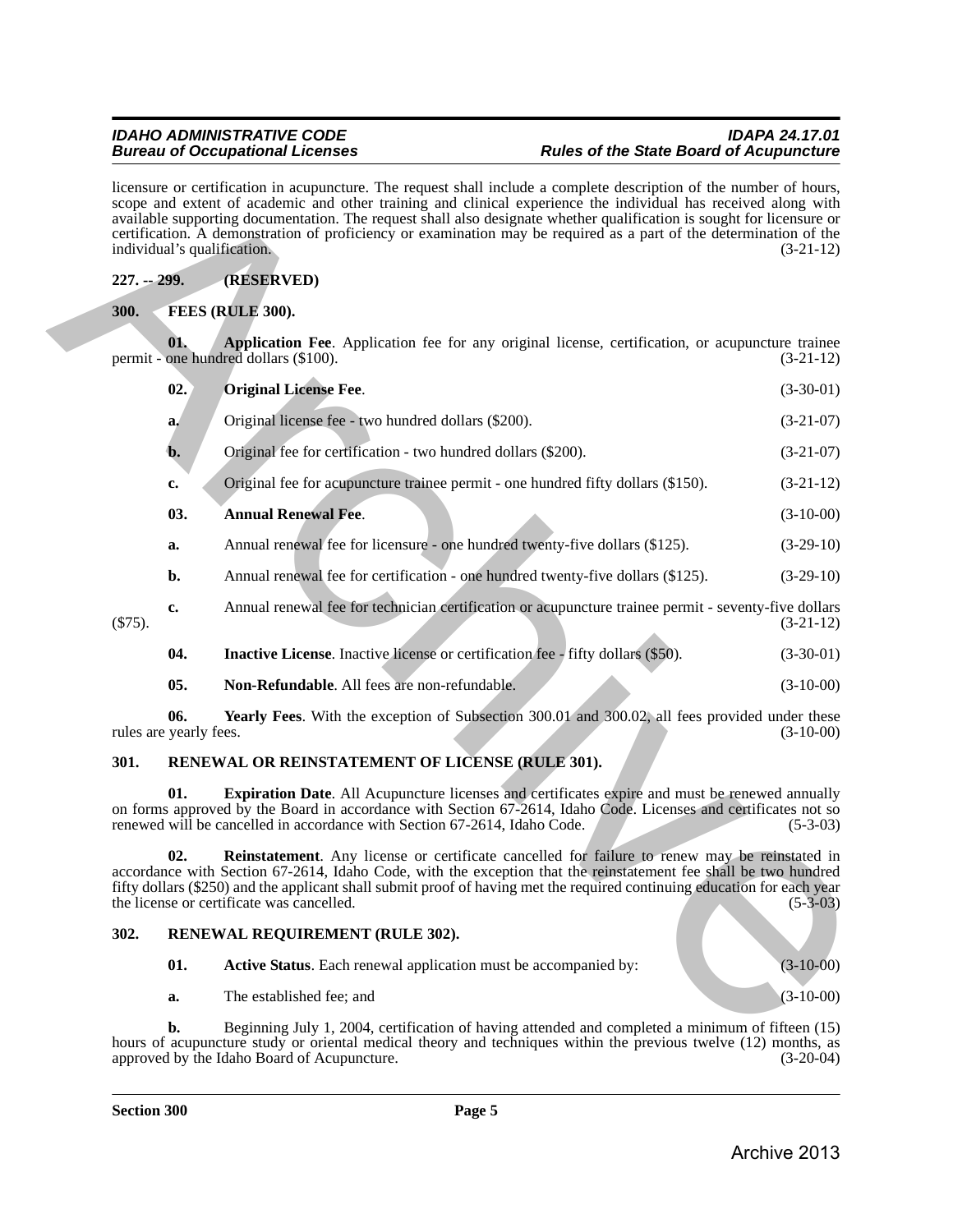**c.** Compliance with the continuing education (CE) requirements for licensees shall be reported annually. A CE course taken in any renewal year, but not claimed for CE credit in that year, may be utilized for credit in the following renewal year. (5-3-03)

**02. Inactive Status**. A currently licensed or certified practitioner may request in writing to have their license placed on inactive status and pay the inactive status fee. Such request must be made prior to the expiration date of the license, otherwise the license shall be deemed cancelled for failure to renew. (5-3-03)

<span id="page-5-8"></span><span id="page-5-7"></span>**03. Definition of Inactive Status**. "Inactive" status means an Idaho Acupuncture license that may be made active by paying the renewal fee. Until payment of said fee, such individual may not practice acupuncture in the state of Idaho. (5-3-03) state of Idaho.

**04. Waiving Continuing Education Requirements**. All continuing education requirements will be waived for any year or portion thereof that a licensee maintains an inactive license and is not actively practicing in Idaho. Inactive license renewal notices and licenses will be marked "Inactive." A licensee desiring active status must show acceptable fulfillment of continuing educational requirements for the current year and submit a fee equivalent to the difference between the inactive and active renewal fee. The continuing educational requirement and the fees will not be prorated for a partial year. (5-3-03) armals A. O. Co. Completes with the continuing education (GD) requirement for licenses shall be reported<br>in the GP complete Satura and the set of the continuing of the set of the set of the set of the set of the set of th

### <span id="page-5-0"></span>**303. -- 304. (RESERVED)**

### <span id="page-5-3"></span><span id="page-5-1"></span>**305. CONTINUING EDUCATION (RULE 305).**

In order to further protect the public health and to facilitate the administration of the Acupuncture Act, the Board has formulated the following rules: (5-3-03)

**01. Subject Material**. The subject material of the continuing education requirement shall be germane actice of acupuncture and: (5-3-03) to the practice of acupuncture and;

**a.** Accepted by NCCAOM, offered by accredited schools of acupuncture and oriental medicine, or otherwise approved by the Board. (5-3-03)

**b.** "Germane to the practice of acupuncture" shall be consistent with Section 54-4702(1)(4), Idaho  $\text{Code.} \tag{5-3-03}$ 

<span id="page-5-6"></span>**02. Verification of Attendance**. It shall be necessary for each licensee to maintain verification of attendance by securing authorized signatures or other documentation from the course instructors or sponsoring institution substantiating any hours attended by the applicant. This verification shall be maintained by the licensee for no less than seven (7) years and provided to the Board upon the request of the Board or its agent. (5-3-03)

<span id="page-5-4"></span>**03. Distance Learning and Independent Study**. The Board may approve a course of study for continuing education credit that does not include the actual physical attendance of the applicant in a face-to-face setting with the course instructor. Distance Learning or Independent Study courses shall be eligible for continuing education credits if approved by NCCAOM or upon approval of the Board. (4-6-05) education credits if approved by NCCAOM or upon approval of the Board.

**04. Requests for Approval**. All requests for approval or pre-approval of educational programs must be made to the Board in writing, and must be accompanied by a statement that includes the name of the instructor or instructors, the date and time and location of the course, the specific agenda for the course, the number of continuing education credit hours requested, and a statement of how the course is believed to be pertinent to the practice of acupuncture. (5-3-03)

<span id="page-5-5"></span>**Special Exemption**. The Board shall have authority to make exceptions for reasons of individual hardship, including health (certified by a medical doctor) or other good cause. The licensee must provide any information requested by the Board to assist in substantiating hardship cases. This exemption is granted at the sole discretion of the Board.

### <span id="page-5-2"></span>**306. -- 399. (RESERVED)**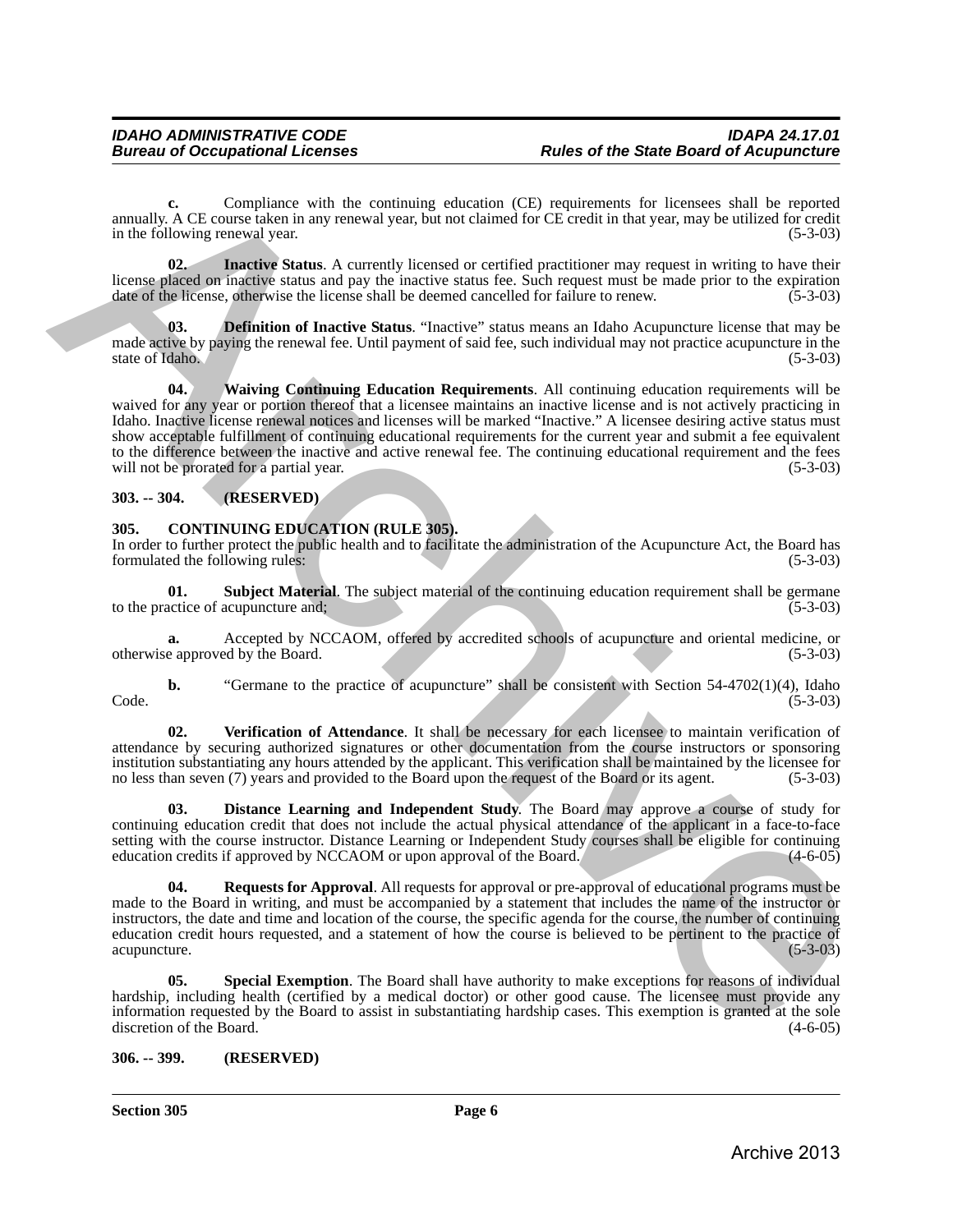#### <span id="page-6-15"></span><span id="page-6-0"></span>**401. RECORDS (RULE 401).**

A practitioner shall keep accurate records of each patient the practitioner treats. The records shall include the name of the patient, the indication and nature of treatment given, and any other relevant data deemed important by the practitioner. Records shall be kept on file for a minimum of five (5) years and shall be open to inspection at any time by the Board or its duly authorized representative and shall be made available to the patient on request. (3-10-00) 401. **EXCOUTS EXCLUSION**<br> **ATCONDISTING THE ARCHIVES**<br>
(the specifical distribution of the stress of any content of the small of the stress of all years and any other televants and the precision of the precision of the sp

### <span id="page-6-1"></span>**402. -- 499. (RESERVED)**

#### <span id="page-6-16"></span><span id="page-6-2"></span>**500. USE OF BUSINESS NAME OR TRADE NAME (RULE 500).**

A business name or trade name used by a practitioner shall be registered with the Board within thirty (30) business days from commencement of using such name. (3-30-01) days from commencement of using such name.

<span id="page-6-3"></span>**501. -- 524. (RESERVED)**

### <span id="page-6-14"></span><span id="page-6-4"></span>**525. DISPLAY OF LICENSE (RULE 525).**

The license shall be conspicuously displayed in the office of the Practitioner. (3-10-00)

<span id="page-6-5"></span>**526. -- 550. (RESERVED)**

#### <span id="page-6-10"></span><span id="page-6-6"></span>**551. CHANGE OF ADDRESS (RULE 551).**

A practitioner shall notify the Board of any change of address within thirty (30) days of the change. (3-10-00)

<span id="page-6-7"></span>**552. -- 574. (RESERVED)**

#### <span id="page-6-11"></span><span id="page-6-8"></span>**575. DISCIPLINE (RULE 575).**

<span id="page-6-12"></span>**01. Civil Fine**. The Board may impose a civil fine not to exceed one thousand dollars (\$1,000) upon a licensee for each violation of Section 54-4711, Idaho Code.

<span id="page-6-13"></span>**02.** Costs and Fees. The Board may order a licensee to pay the costs and fees incurred by the Board in tigation or prosecution of the licensee for violation of Section 54-4711, Idaho Code.  $(4-6-05)$ the investigation or prosecution of the licensee for violation of Section 54-4711, Idaho Code.

#### <span id="page-6-9"></span>**576. -- 999. (RESERVED)**